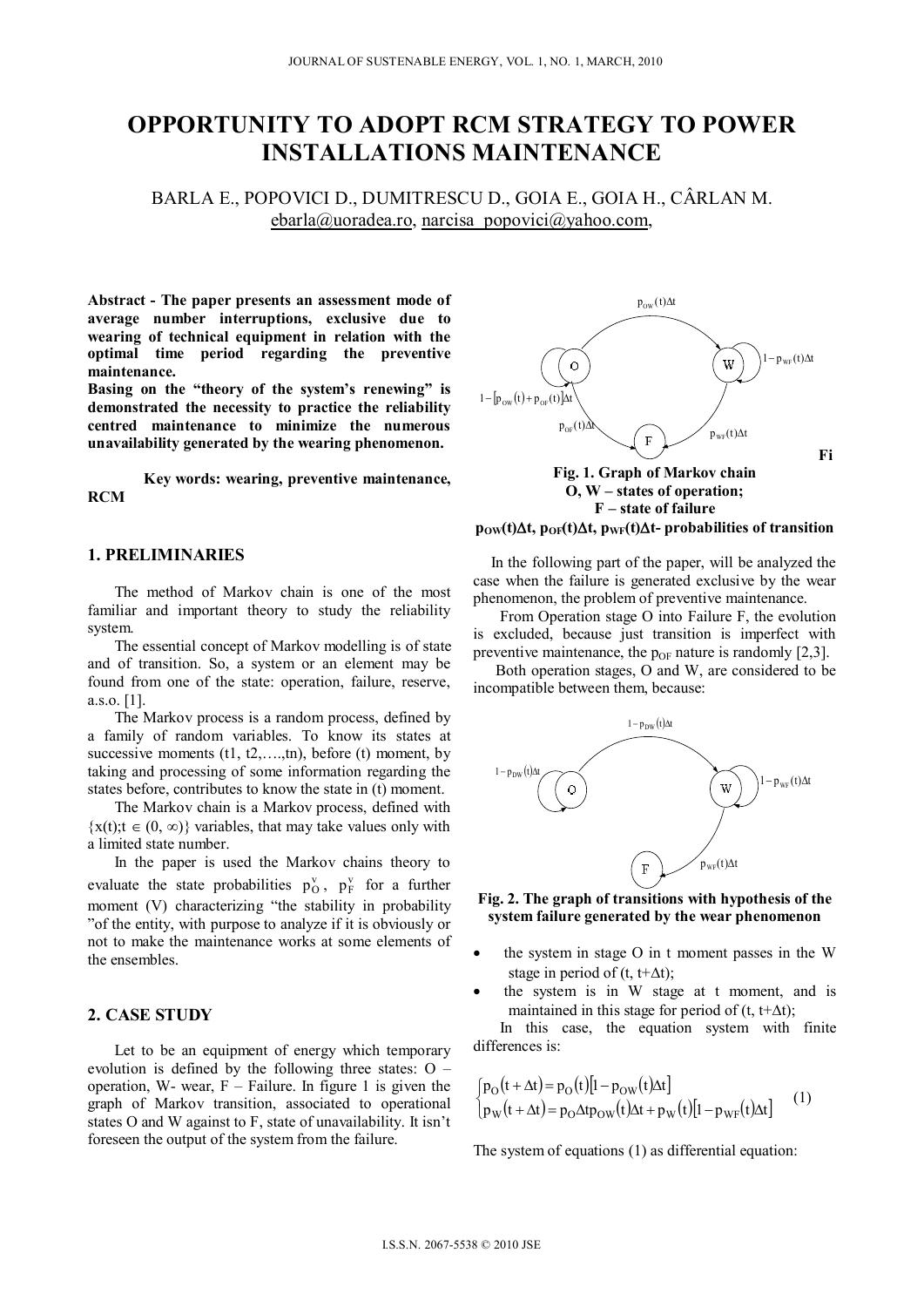$$
\begin{cases}\n\frac{dp_O(t)}{dt} = -p_{OW}(t) \cdot p(t) \\
\frac{dp_W(t)}{dt} = p_{OW}(t) \cdot p_O(t) - p_{WF}(t) \cdot p_W(t)\n\end{cases}
$$
\n(2)

The constant transition probabilities of time are:

$$
\begin{cases} p_{OW}(t) = \lambda_W \\ p_{WF}(t) = \lambda_F \end{cases}
$$
 (3)

The unused system, namely the stage F, may pass only into the stage W, when the reliability parameter is  $\lambda_{\rm W}$ ; and if it is in that stage (W) may become with  $\lambda_{\rm F}$ unavailable, obviously  $\lambda_F > \lambda_W$ [3,4].

Solving the system of differential equation (2) and taking into account the initial conditions, is obtained the relation:

$$
\begin{cases} p_O(0) = 1 \\ p_W(0) = 0 \end{cases}
$$
 (4)

Through integration are obtained the state probabilities:

$$
\begin{cases} p_O(t) = e^{-\lambda_W t} \\ p_W(0) = \frac{\lambda_W}{\lambda_W - \lambda_F} \left( e^{-\lambda_F t} - e^{-\lambda_W t} \right) \end{cases}
$$
 (5)

Because the system is in the state  $(O)$  or in  $(W)$  it is operational, the sum of the two probabilities indicates the reliability of the system:

$$
R(t) = e^{-\lambda_W t} + \frac{\lambda_W}{\lambda_W - \lambda_F} \left( e^{-\lambda_F t} - e^{-\lambda_W t} \right)
$$
 (6)

The renewing functions of the system, represents the average number of such operations in T interval between two preventive H(t) actions.

To find this value, will be used the following procedure:

 $\bullet$  the density of operational time probability  $f(t)$  is stabilized:

$$
f(t) = -\frac{dR(t)}{dt} \tag{7}
$$

Results that:

$$
f(t) = \lambda_W e^{-\lambda_W t} - \frac{\lambda_W}{\lambda_W - \lambda_F} \left( -\lambda e^{-\lambda_F t} + e^{-\lambda_W t} \right) \tag{8}
$$

or

$$
f(t) = \frac{\lambda_W \cdot \lambda_F}{\lambda_W - \lambda_F} \left( e^{-\lambda_F t} + e^{-\lambda_W t} \right)
$$
(9)

With Laplace transformer, according to the "renewing theory of equipments", will be defined the density of renewing a system:

$$
h(s) = \frac{f(s)}{1 - f(s)}\tag{10}
$$

f(s) is the Laplace transform of density probability. It is deduced that:

$$
f(s) = \frac{\lambda_{\rm W} \cdot \lambda_{\rm F}}{\lambda_{\rm W} - \lambda_{\rm F}} \left( \frac{1}{S + \lambda_{\rm F}} - \frac{1}{s + \lambda_{\rm W}} \right)
$$
(11)

respectively, the Laplace transformer of density of renewing is:

$$
h(s) = \frac{\lambda_0 \cdot \lambda_W}{S + \lambda_0 + \lambda_W} \tag{12}
$$

Applying the Mellin-Fourier transform (the inverse transform of Laplace) is obtained the renewing function's density:

$$
h(t) = L^{-1}(h(s)) \Longrightarrow h(t) = \frac{\lambda_{\rm W} \lambda_{\rm F}}{\lambda_{\rm W} + \lambda_{\rm F}} \Big[ 1 - e^{-(\lambda_{\rm W} + \lambda_{\rm F})t} \Big] \tag{13}
$$

through integration of expression (13) is obtained the renewing function of the equipment:

$$
H(t) = \int_{0}^{t} h(t)dt
$$
 (14)

or

$$
H(t) = \frac{\lambda_W \cdot \lambda_F T}{\lambda_W + \lambda_F} + \frac{\lambda_W \cdot \lambda_F}{(\lambda_W + \lambda_F)^2} e^{-(\lambda_W + \lambda_F)T} - \frac{\lambda_W \cdot \lambda_F}{(\lambda_W + \lambda_F)^2} \tag{15}
$$

Where,

T – the time interval between two preventive maintenances.

Imposing the optimum condition,

$$
\frac{d}{dt}(H(t)) = 0
$$
\n(16)

results that

$$
\frac{\lambda_{\rm W} \cdot \lambda_{\rm F}}{\lambda_{\rm W} + \lambda_{\rm F}} \left[ 1 - e^{-(\lambda_{\rm W} + \lambda_{\rm F})T_0} \right] = 0 \tag{17}
$$

or

$$
(\lambda_{\rm W}\lambda_{\rm F})\Gamma_0 = 0\tag{18}
$$

So, the optimal time interval for preventive maintenance is  $T_0 = 0$ .